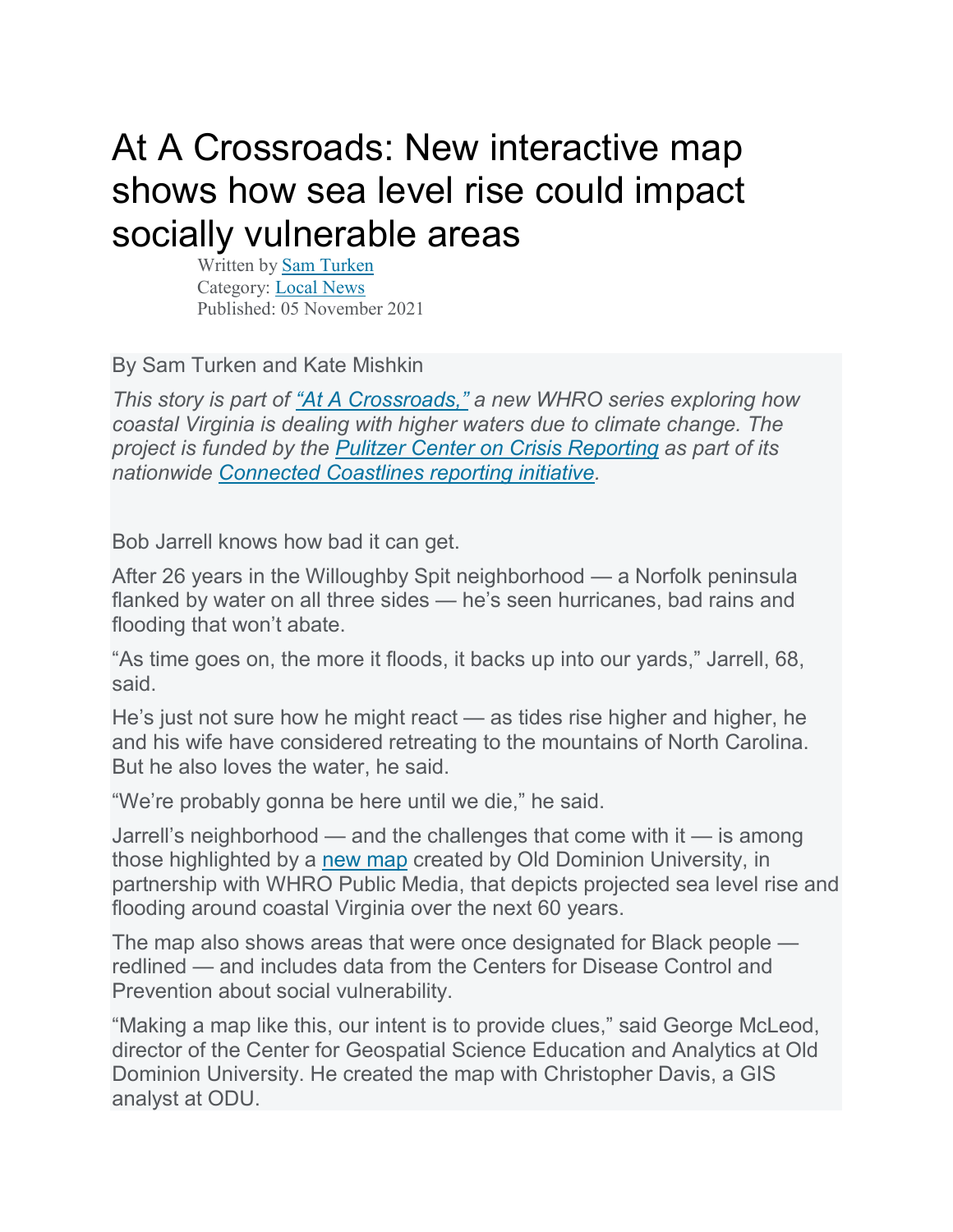The redlining layer reflects areas that have historically been deprived of government investment and bank loans. The social vulnerability data accounts for socioeconomic variables like poverty rates and transportation and housing access.

"So by taking these flood data layers that predict where our community might flood in the future and then overlaying those data in a map with our socially vulnerable populations, we're able to draw insight into the neighborhoods that might be most acutely impacted," McLeod said.

Ideally, he said, the map will point government officials to socially vulnerable areas, indicating who might need the most help.

"So really that's the intent here," he said, "giving our leaders the opportunity to come in and make some adjustments and take action prior to those events recurring."

The map was produced as part of ["At A Crossroads,"](https://atacrossroads.whro.org/) a new WHRO series about coastal Virginia's future with higher sea levels. The project is funded by the Pulitzer Center on Crisis Reporting as part of its Connected Coastlines reporting initiative.

Southeast Virginia currently experiences the [fastest rate of sea level rise on](https://coast.noaa.gov/states/stories/sea-level-rise-adaptation-advances-on-multiple-fronts.html)  [the Atlantic Coast.](https://coast.noaa.gov/states/stories/sea-level-rise-adaptation-advances-on-multiple-fronts.html) Water levels have [gone up nearly 20 inches](https://whro.org/news/local-news/11533-researchers-say-hampton-roads-faces-bleak-future-if-global-warming-continues-at-current-rate) over the past century and [could rise another 6.5 feet by 2100,](https://coast.noaa.gov/slr/#/layer/sce/0/-8536374.45644832/4438889.328396121/10/satellite/22/0.8/2100/interHigh/midAccretion) according to the National Oceanic and Atmospheric Administration.

The new map shows hundreds of homes could go underwater over the next few decades.

McLeod said people often think affluent oceanfront areas face the most risk. But the map shows socially-vulnerable riverine neighborhoods also are threatened.

"So you have areas in Hampton, Newport News and Portsmouth that are not Atlantic Ocean-facing communities, that are not directly on the frontlines of a hurricane approaching a coastline, but they are some of the most critically vulnerable to the slow creep of sea level rise-induced flooding," McLeod said.

Elizabeth Andrews, director of William & Mary's Virginia Coastal Policy Center, added the map illustrates where policymakers have gone wrong and how they might fix it.

"It's increasingly clear that low-lying areas are often where we have pushed our low income communities over the past few years, as you can tell by redlining being so concurrent with flooding-impacted areas. That's why we've looked at it," she said.